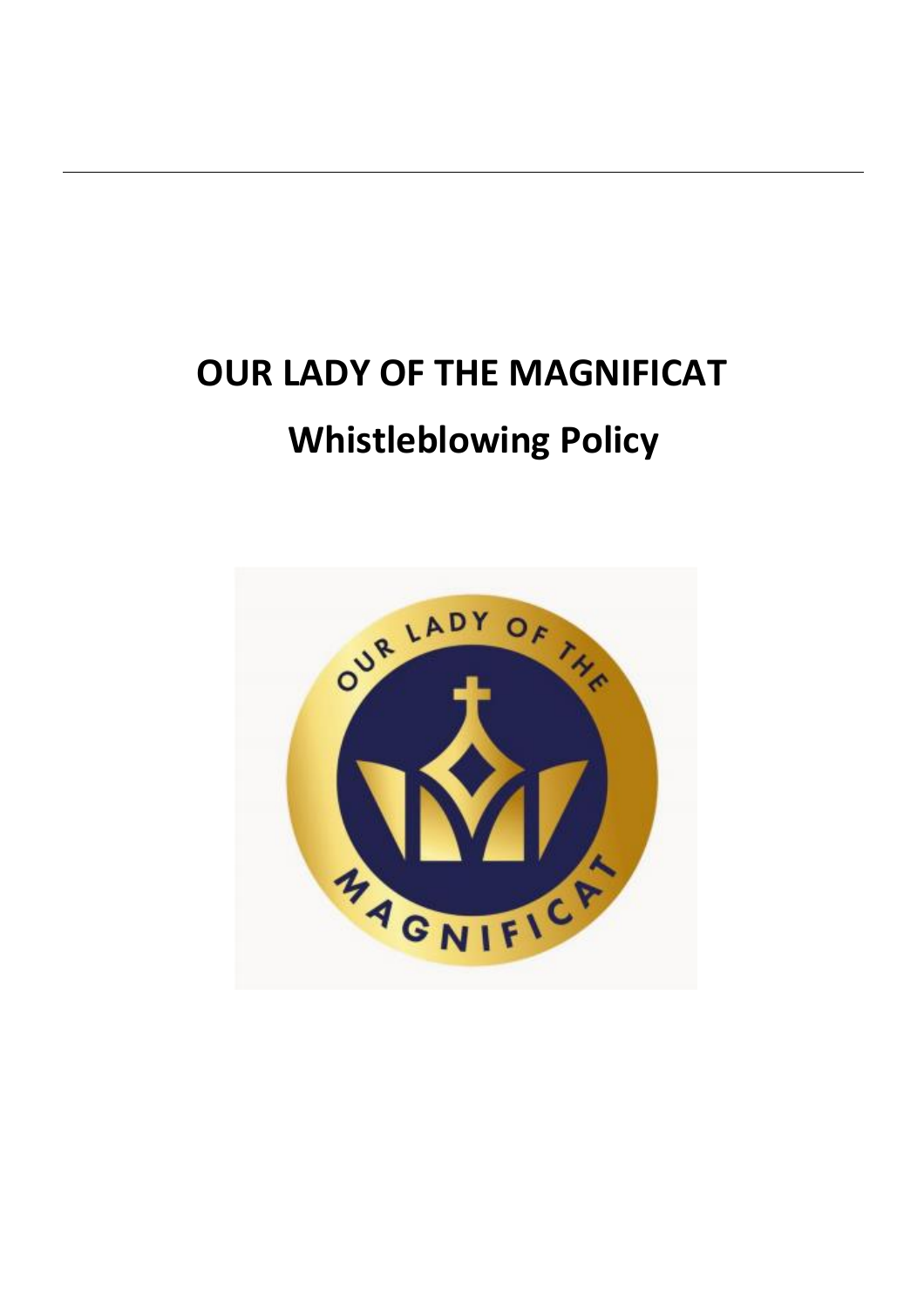### **1. Introduction**

**1.1.** Whistleblowing has been defined as: 'the disclosure by an employee or professional of confidential information which relates to some danger, fraud or other illegal or unethical conduct connected with the workplace, be it of the employee or his/her fellow employees' (Public Concern at Work Guidelines 1997).

**1.2.** Statutory protection for employees who whistle-blow is provided by the Public Interest Disclosure ct 1998 ("PID") The PIDA protects employees against victimisation if they make a protected disclosure within the meaning of the PIDA and speak out about concerns about conduct or practice within the school which is potentially illegal, corrupt, improper, unsafe or unethical or which amounts to malpractice.

**1.3.** This policy applies to all Multi-Academy staff including full and part time, casual, temporary, substitute staff and to individuals undertaking work experience.

#### **2. Aims and Scope of Policy**

**2.1.** The Multi-Academy Board is committed to high standards in all aspects of the Multi-Academy and will treat whistleblowing as a serious matter. In line with the Multi-Academy's commitment to openness, probity and accountability, members of staff are encouraged to report concerns which will be taken seriously, investigated and appropriate action taken in response.

**2.2.** This policy aims to:

- give confidence to members of staff about raising concerns about conduct or practice which is potentially illegal, corrupt, improper, unsafe or unethical or which amounts to malpractice or is inconsistent with school standards and policies so that s/he is encouraged to act on those concerns
- provide members of staff with avenues to raise concerns
- ensure that members of staff receive a response to the concerns they have raised and feedback on any action taken
- offer assurance that members of staff are protected from reprisals or victimisation for whistleblowing action undertaken in good faith and within the meaning of the PIDA.
- 2.3. This policy covers whistleblowing relating to alleged:
- unlawful conduct
- miscarriages of justice in the conduct of statutory or other processes
- failure to comply with a statutory or legal obligation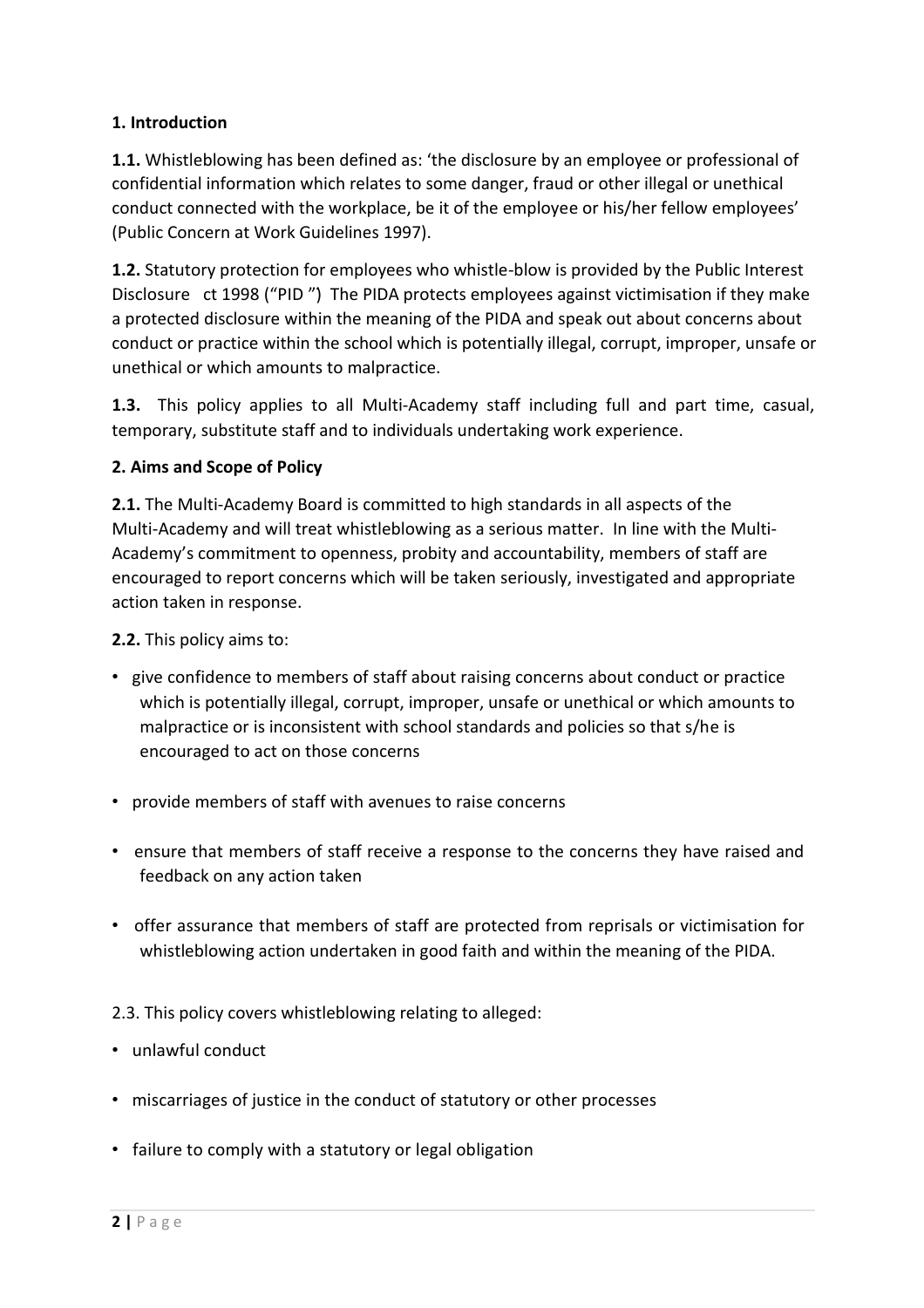- potential maladministration, misconduct or malpractice
- health and safety issues including risks to the public as well as risks to pupils and members of staff
- action that has caused or is likely to cause danger to the environment
- abuse of authority
- unauthorised use of public or other funds
- fraud or corruption
- breaches of financial regulations or policies
- mistreatment of any person
- action that has caused or is likely to cause physical danger to any person or risk serious damage to Multi-Academy property
- sexual, physical or emotional abuse of members of staff or pupils
- unfair discrimination or favouritism
- racist incidents or acts, or racial harassment and
- any attempt to prevent disclosure of any of the issues listed.

**2.4**. The PIDA sets out the full statutory rights and obligations of members of staff wishing to whistle-blow

#### **3. Safeguard Against Reprisal, Harassment and victimisation**

**3.1.** The Multi-Academy Board will not tolerate harassment or victimisation of members of staff when matters are raised in accordance with the PIDA provisions.

Any member of staff who victimises or harasses a member of staff as a result of their having raised a concern in accordance with the whistleblowing policy will be dealt with under the Multi-Academy disciplinary procedures.

#### **4. Confidentiality**

**4.1.** The Multi-Academy recognises that members of staff may want to raise concerns in confidence and will do its utmost to protect the identity of members of staff who raise a concern and do not want their name disclosed.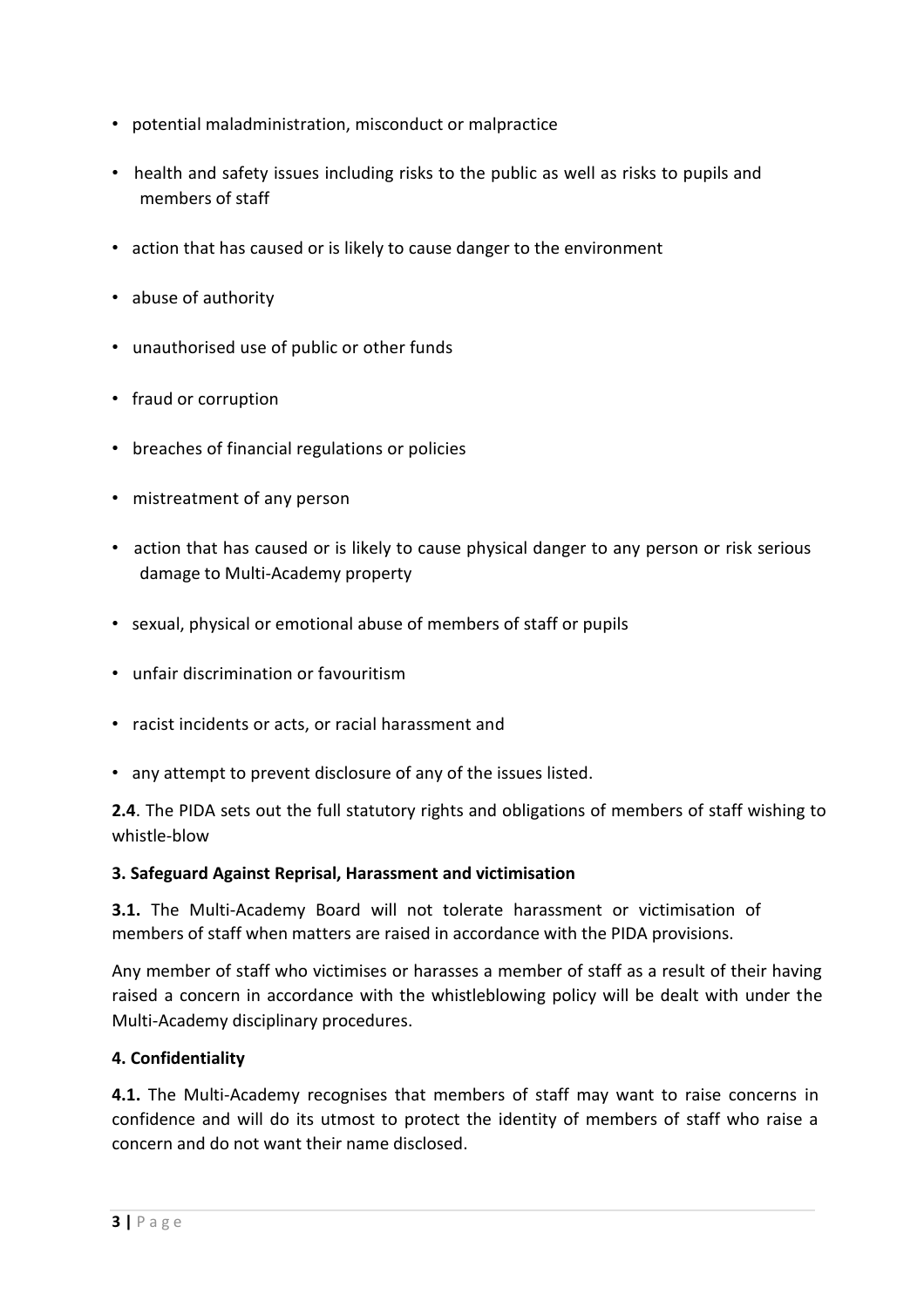**4.2.** However, investigation into the concern could reveal the source of the information; and statements may be required from the member of staff as part of the evidence, which would be seen by all parties involved. If the investigation leads to prosecution and the whistleblower is likely to be called in to give evidence in court.

## **5. Anonymous Allegations**

**5.1.** Staff should put their name to allegations whenever possible - anonymous concerns are much less powerful. Nonetheless anonymous allegations may be considered under this whistleblowing procedure especially concerns raised relating to the welfare of children.

In relation to determining whether an anonymous allegation will be taken forward the Directors will take the following factors into account:

- the seriousness of the issue raised
- the credibility of the concern
- the likelihood of confirming the allegation from attributable sources, and obtaining information provided.

## **6. Untrue and Malicious/Vexatious Allegations**

**6.1.** If a member of staff makes an allegation in good faith but it is not confirmed by further inquiry the matter will be closed and no further action taken.

If, however, the inquiry shows that untrue allegations were malicious and/or vexatious or made for personal gain then the Directors will consider taking disciplinary action against the member of staff.

# **7. Allegations Concerning Child Protection Issues**

**7.1**. If a member of staff raises a concern related to a child protection issue, the Headteacher/Principal or Chair of the local governing body (Academy Representatives) (if the concern is about the Headteacher/Principal) should urgently consult the LA officer (LADO) to lead on child protection via the Multi Agency Safeguarding Hub.

**7.2.** However, in relation to child protection issues, it is open to the member of staff to make a direct referral to the social services designated manager either before raising their concern with the local governing body (Academy Representatives) or where the Headteacher/Principal or chair of local governing body fails to do so after raising their concern and the member of staff remains concerned about the situation.

# **8. Procedure for Making a Whistleblowing Allegation**

**8.1.** Concerns within an individual should be expressed in writing to the Headteacher/Principal. If the concerns involve the Headteacher/Principal, then the Chair of the local governing body (Academy Representatives) should be the first point of contact.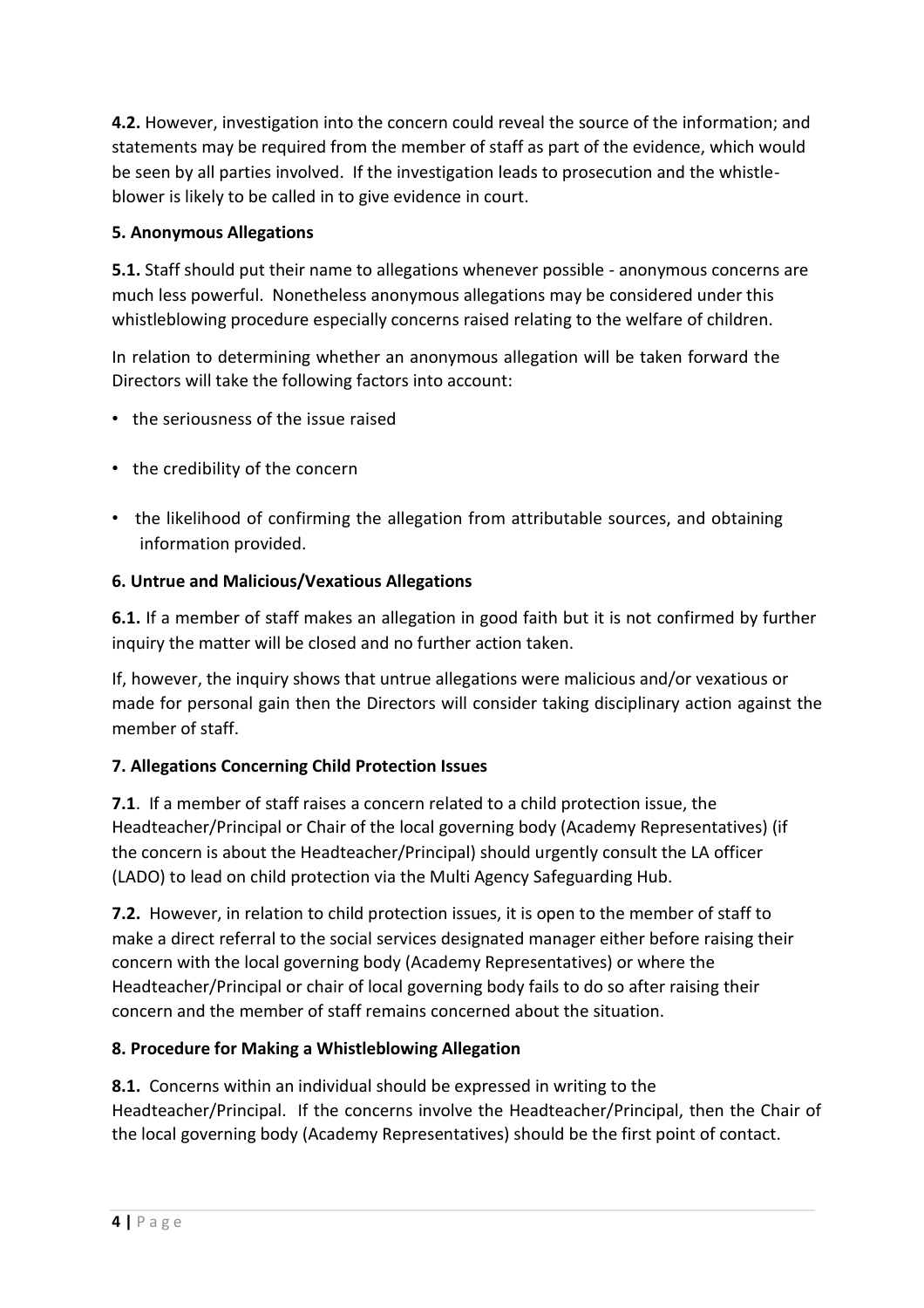It is expected that the person receiving the allegation will become the investigating officer. However, it is at the discretion of this person to delegate the investigation to another person if they feel this is appropriate.

**8.2.** If you feel you cannot express your concerns within the academy and/or the local governing body , it is open to you to raise your concern with someone outside the school setting from the list of organisations in the section of this policy 'Taking the Matter Further'͘ However, it would usually be expected that the Multi-Academy CSEL would be the person to whom you express your concerns outside of the school.

**8.3.** The named officer to contact where you have concerns is:

## **8.3.1.** Mr Tom Leverage

**8.4.** The named Director to contact where you have concerns is:

**8.4.1.** Mrs Bernie Mackie

**8.5.** Where the concern relates to a child protection matter, if you do not want to raise this through the school, you must consult the LA officer designated to lead on child protection or if that person is not available, the local authority's designated social services manager for child protection.

If the concern needs to have Police or other statutory authority involvement, the whistleblowing process will be halted until the statutory authorities have completed their investigations and confirmed that it is appropriate to continue with the whistleblowing process.

**8.6.** Your concern should be in writing for the avoidance of doubt. You should set out the background and history of the concern; giving names, dates and places where possible, and explaining the reason for your concerns.

If you feel unable to put the matter in writing, you can still raise your concern verbally and should telephone or arrange to meet the appropriate person.

**8.7.** You can also ask your trade union or professional association to raise the matter on your behalf or to support you in raising the concern.

**8.8.** Where the concern relates to a Financial matter including suspicions of fraud, bribery or corruption, you should raise this with the Chief Finance Officer. If you do not want to raise this through the Chief Finance Officer, you can write directly to the Education and Skills Funding Agency

## **9. Response to Whistleblowing**

**9.1.** The matter raised may:

• need inquiry internally by the Multi-Academy;

• need to be passed to the Police if it relates to alleged criminal activity;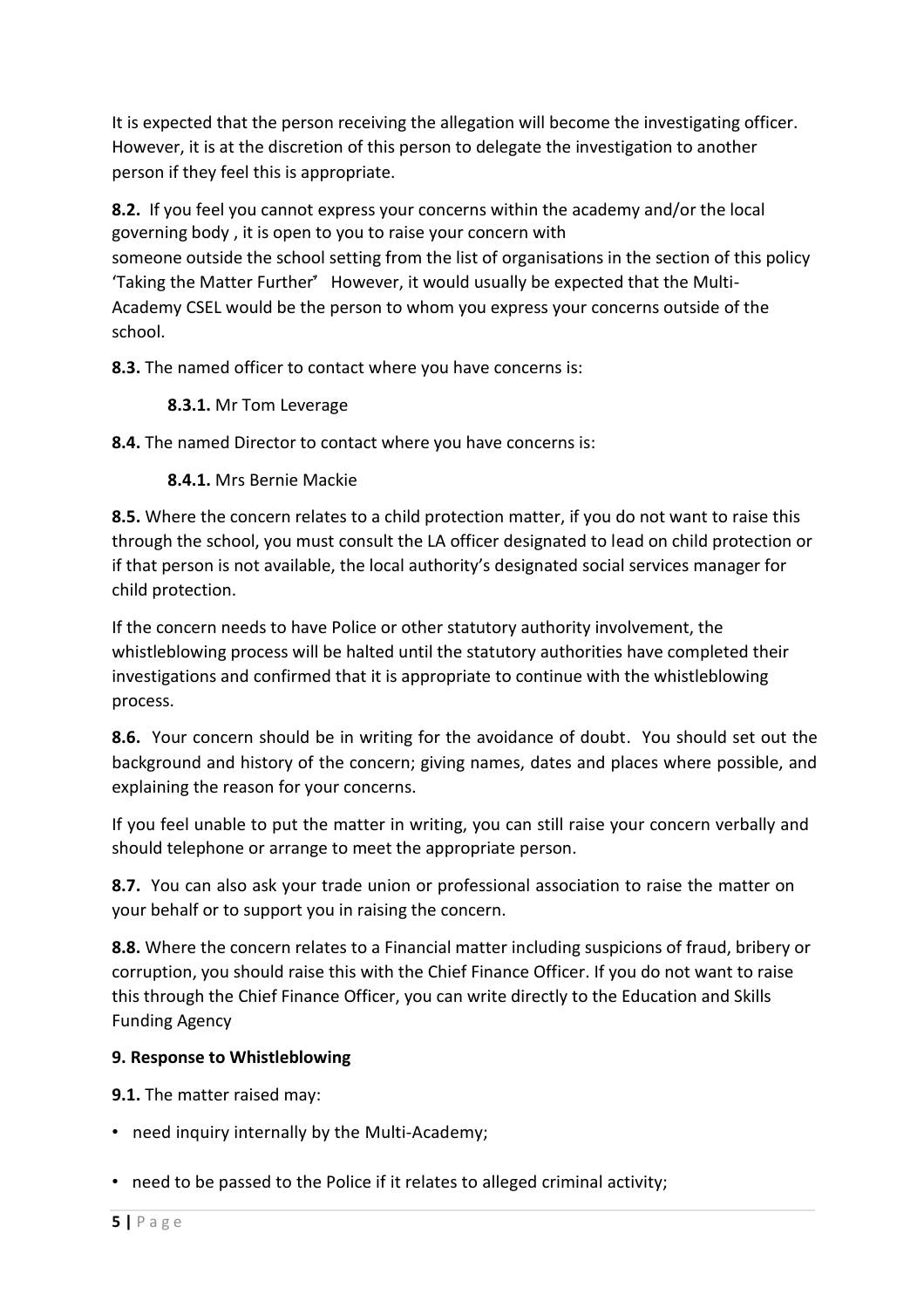- need to be passed to the CSEL who is responsible for the financial management or financial propriety of schools within the Multi-Academy;
- need to be referred to the LA Designated Officer (LADO) to lead on child protection if there is a concern relating to child protection, or if that person is not available the local authority's designated social services manager for child protection
- **9.2.** At this stage concerns/allegations are neither accepted nor rejected.

### **10. Timescale for Response**

**10.1.** You will normally receive a written response within 5 working days (except in the case of anonymous allegations):

- acknowledging that the concern has been received
- indicating how it is proposed to deal with the matter
- giving an estimate of how long it will take to provide a final response
- advising whether any enquiries have been made
- advising whether further enquiries will take place informing you of support available whilst matters are investigated, and
- maintaining confidentiality wherever possible, but also explaining that it is not possible that you can remain anonymous.

#### **11. The Inquiry Process**

**11.1.** The investigation officer will:

- look into the allegation seeking evidence and interviewing witnesses as necessary;
- maintain confidentiality wherever possible but will be mindful that there is no guarantee that the whistle-blower can remain anonymous.
- if appropriate, bring the matter to the attention of the CSEL or the Education and Skills Funding Agency when dealing with complaints about financial management of schools;
- if appropriate, for concerns of criminal behaviour refer the matter to the Police;
- designated to lead on child protection/local authority social services designated manager for child protection.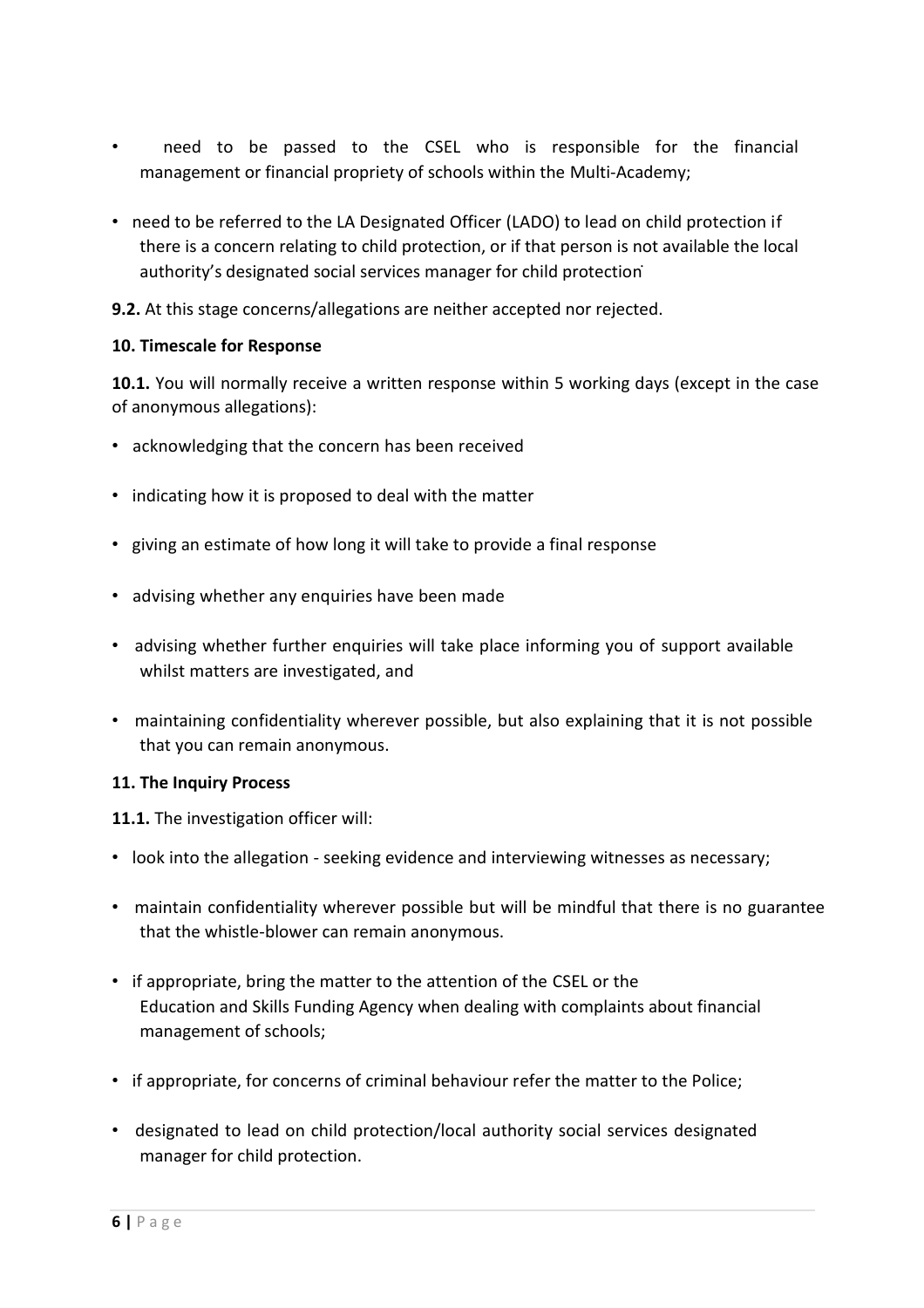**11.2.** The whistleblowing process will be halted until the statutory authorities have completed their investigations and confirmed that it is appropriate to continue with the whistleblowing process.

**11.3.** If the investigating officer needs to talk to you, you are permitted to be accompanied by a trade union or professional association representative or a fellow member of staff not involved in the area of work to which the concern relates.

**11.4.** The target is to complete the inquiry within 15 working days from the date of the initial written response, although the enquiry may extend beyond this timescale.

## **12. The Inquiry Report**

**12.1.** Following completion of the inquiry process the investigating officer will make a written report and if necessary, action will be taken. This may result in a trigger for the grievance and/or disciplinary procedure to be implemented against the person reported.

The whistle-blower will also be notified of the outcome. The report will not contain the whistle-blower's name unless you have expressly stated that you wish to be named

**12.2.** if the investigation was carried out by a person other than the Headteacher/Principal or Chair of the Local Governing Body the written report must be submitted to the Headteacher/Principal and Chair to determine what further action (if any) is required.

When considering further actions, the Headteacher/Principal and Chair of the Local Governing Body must act on any recommendations made in the report.

If the Headteacher/Principal and Chair of Governors cannot agree on further actions, a panel of three Foundation will be convened to consider the report and agree further actions.

**12.3.** Following completion of the investigation, and any actions arising from the investigation, a copy of the report (anonymised) will be made available to all governors and Directors.

#### **13. Taking the matter further**

**3.1.** If no action is to be taken and/or you are not satisfied with the way the matter has been dealt with, you can make a complaint under the Multi-Academy complaints procedure or raise your concerns with other organisations as listed below:

- the Multi-Academy CSEL
- the Education and Skills Funding Agency
- The Office of the Regional Schools Commissioner